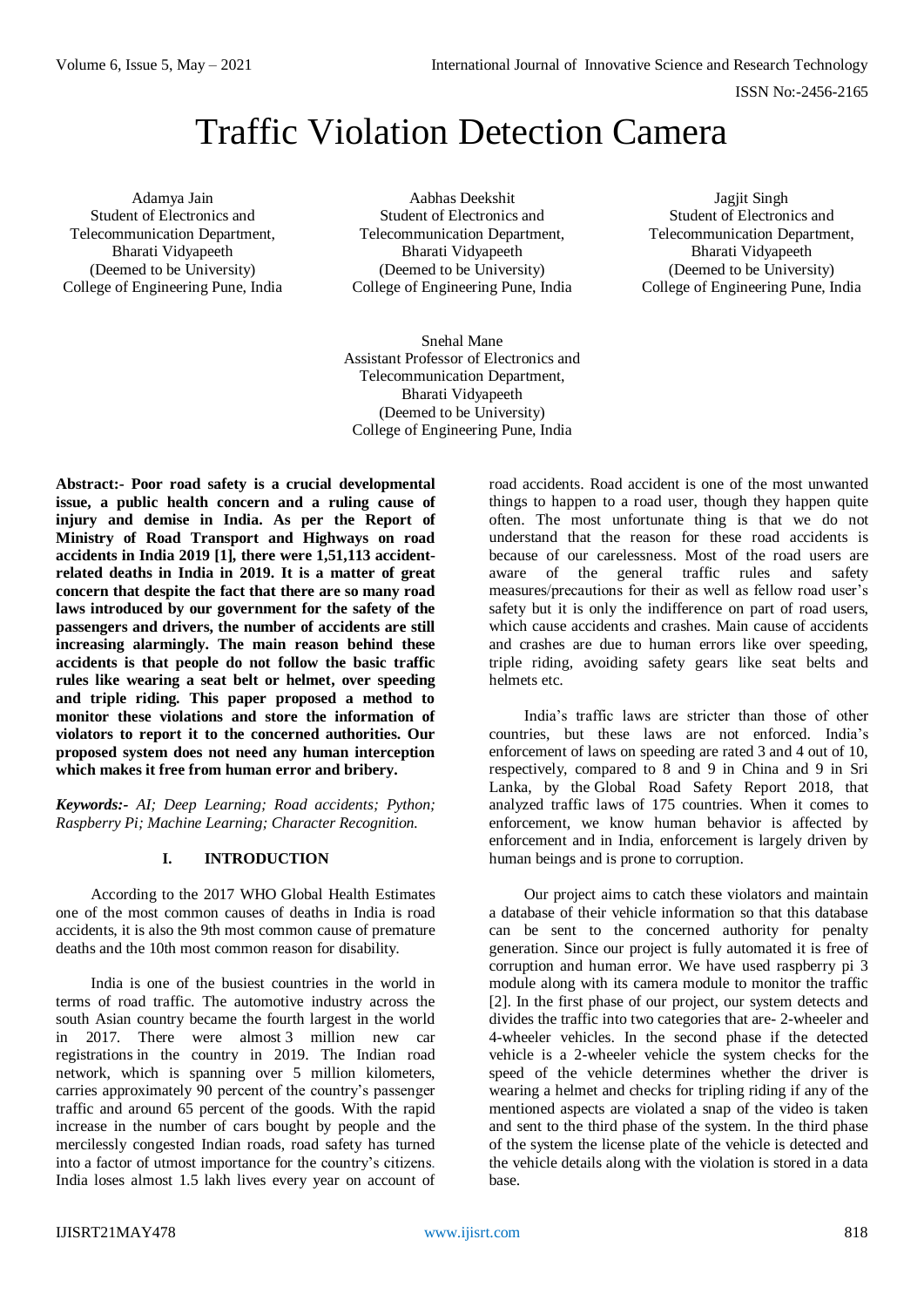## **II. DATASET**

As huge numbers of parameter is needed to be tuned by the algorithm a fair amount of training data is required in deep learning. The image data set is divided into validation data, training data and testing data in the deep learning approach. Then, trained data sets are utilized to train networks. A sample data set is used to verify, after a network is trained, if network is properly working or not. Poor quality images are removed from the data set before training the network which enhance its performance. In this research paper, we have utilized 4650 vehicle images from different sources. After augmenting the image data, we get 5000 vehicle images, including 2570 two-wheeler and 2430 four-wheeler.

#### *A. Two-wheeler-dataset*

The Two-wheeler-dataset on GitHub is a public bike and two-wheeler image data collection. The collection collected 2462 two-wheeler images from different part of country, including 1248 images of bikes, 978 of scooties/scooters and 236 of bicycles.

#### *B. Four-wheeler-dataset*

Four-wheeler dataset has 2312 images (JPEG) and 2 categories (cars/heavy vehicle). The four-wheeler images in this dataset is collected from The Ministry of Road Transport and Highways, India. All vehicle images collected by the ministry are used as part of routine traffic detection.

## **III. MTEHODOLOGY**

#### Collecting dataset images

The datasets contain images of different vehicles. The dataset has 4650 vehicle images including 2462 two-wheeler and 2312 four-wheeler images 64 x 64-pixel(size), RGB (color model) images were used, images were resized to make all the test images of unform size and shape. The dataset was divided into 3 sub datasets, first was used for training the model, the second one is used for validation of the system and the third one is used for testing hence the problem of overfitting is avoided. After the refining of the dataset, it was then used in all the three phases of our system mentioned below.

#### *A. Type of Vehicle*

This is the first phase of our system; we used the concept of real time object detection using deep learning and open cv [3] to determine the type of a moving vehicle in a video. We used our video streaming with a Raspberry Pi camera [4] along with two separate databases of 2 wheelers and 4 wheelers which we got from internet. The system divides and iterates through the video frame by frame and converts these frames to gray images. 2 wheelers and 4 wheelers are detected from these frames and a loop is run to put a box around the detected vehicle. These frames are then sent for phase two of our system where the vehicles are scanned to detect the violators.

Flow of type of vehicle detection:



Figure 1.1. FLOW CHART OF TYPE OF VEHICLE

#### *B. Over Speeding*

Here to detect the speed of an over speeding vehicle we used Doppler radar (HB 100). In this set-up, a continuous wave doppler radar is used which provides a velocity output and the Arduino micro is used to calculate the speed of the vehicle. To drive the microcontroller as the sensor output is in micro volts and to amplify the voltage level, an amplifier is used. The speed levels can be seen through an LCD screen. A Doppler radar regulate the frequency shift that occurs in EM waves due to the motion of scatters toward or away from the observer through measurement of the phase change that occurs in electromagnetic waves during a series of pulses. If the Doppler frequency is negative then the objects is receding from the radar. If its Doppler frequency is positive then the object is approaching the radar.[5]

Flow of over speeding detection: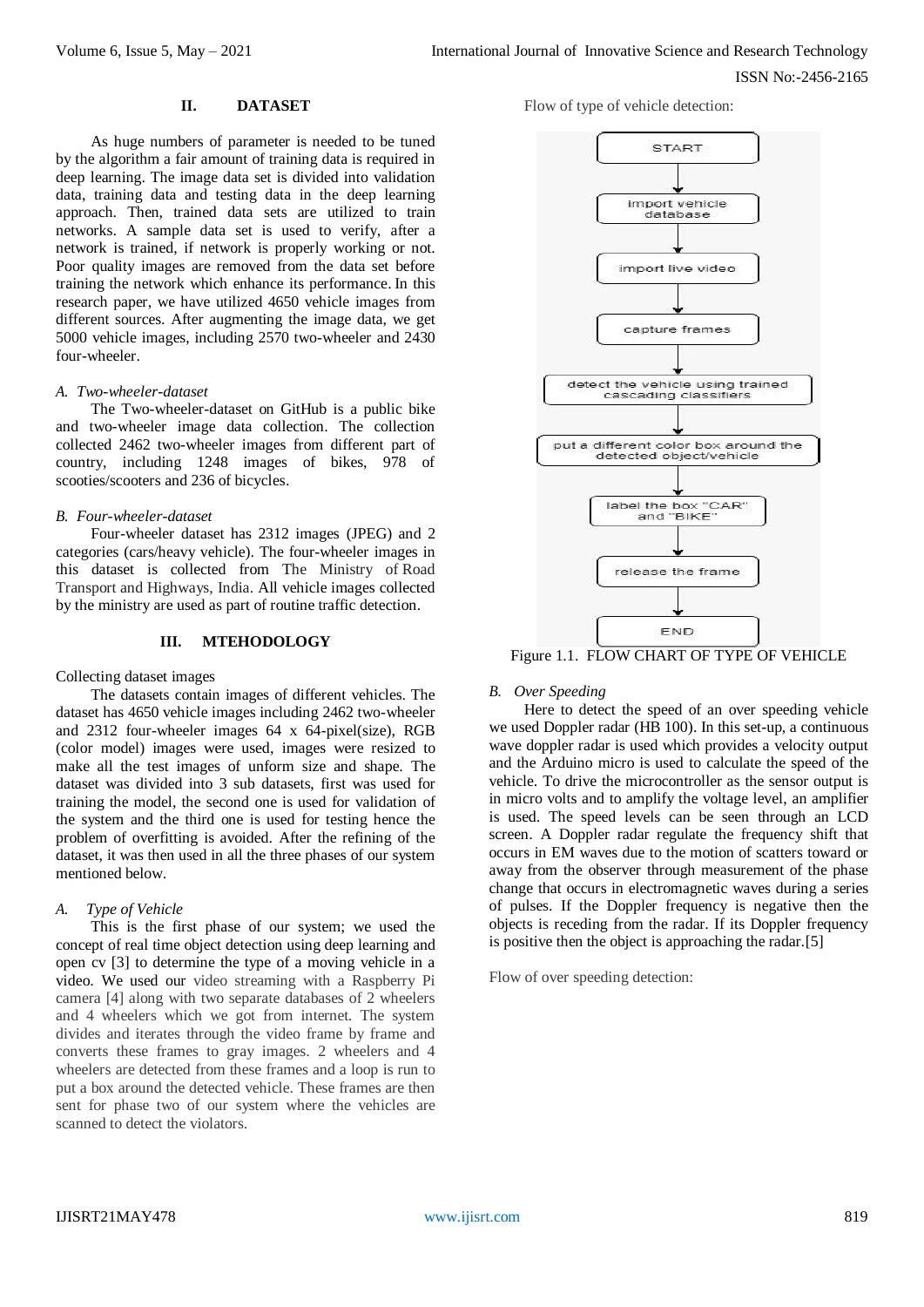



#### *C. Helmet Detection*

The system is trained with YOLO and obtained datasets which gives trained weights for analyzing the video for helmet detection. The Raspberry pi camera module give the real time video through which the images are extracted frame by frame. Which is loaded in the trained model along with the obtained trained weights. The trained model detects if a person is wearing a helmet or not. If the person is not wearing the helmet the snapshot is taken and transferred to 3rd phase for license plate number extraction.[6]

Flow of helmet detection:





ISSN No:-2456-2165

#### *D. Seatbelt Detection*

It is one of the parts of  $2<sup>nd</sup>$  phase of the project. To detect the seatbelt, we used the live video from the camera module which contains full view information of the car including driver's body and seatbelt portion. The suggested method is a two-step method. [7]

In the first step, the location of driver area is taken out i.e., the borderline of driver where the seatbelt is possibly located. Vertical and horizontal boundary detection is used to do that. The top bounds of the area of the driver seat is used as the horizontal boundary. It is also weighed as the top edge of windshield. The area where the driver seat is located is used as the vertical boundary. It is also weighed as the right edge of the license plate. In the second step, the seat belt is detected in the driver's area. Edge detection is used in this step, by obtaining driver's region and the final detection. The dataset contains – images of four-vehicle including 450 positive and 450 negative sample images. In addition to a mixed dataset with arbitrary images taken from the set of all images. Some images do not clear that standard, hence they are standardized by resizing them to the required size. If the model detects seat belt violation it immediately transfers the data to  $3<sup>rd</sup>$  phase for the capture of the licensed number plate.

Flow of seatbelt detection:



Figure 1.4 FLOW CHART OF SEATBELT DETECTION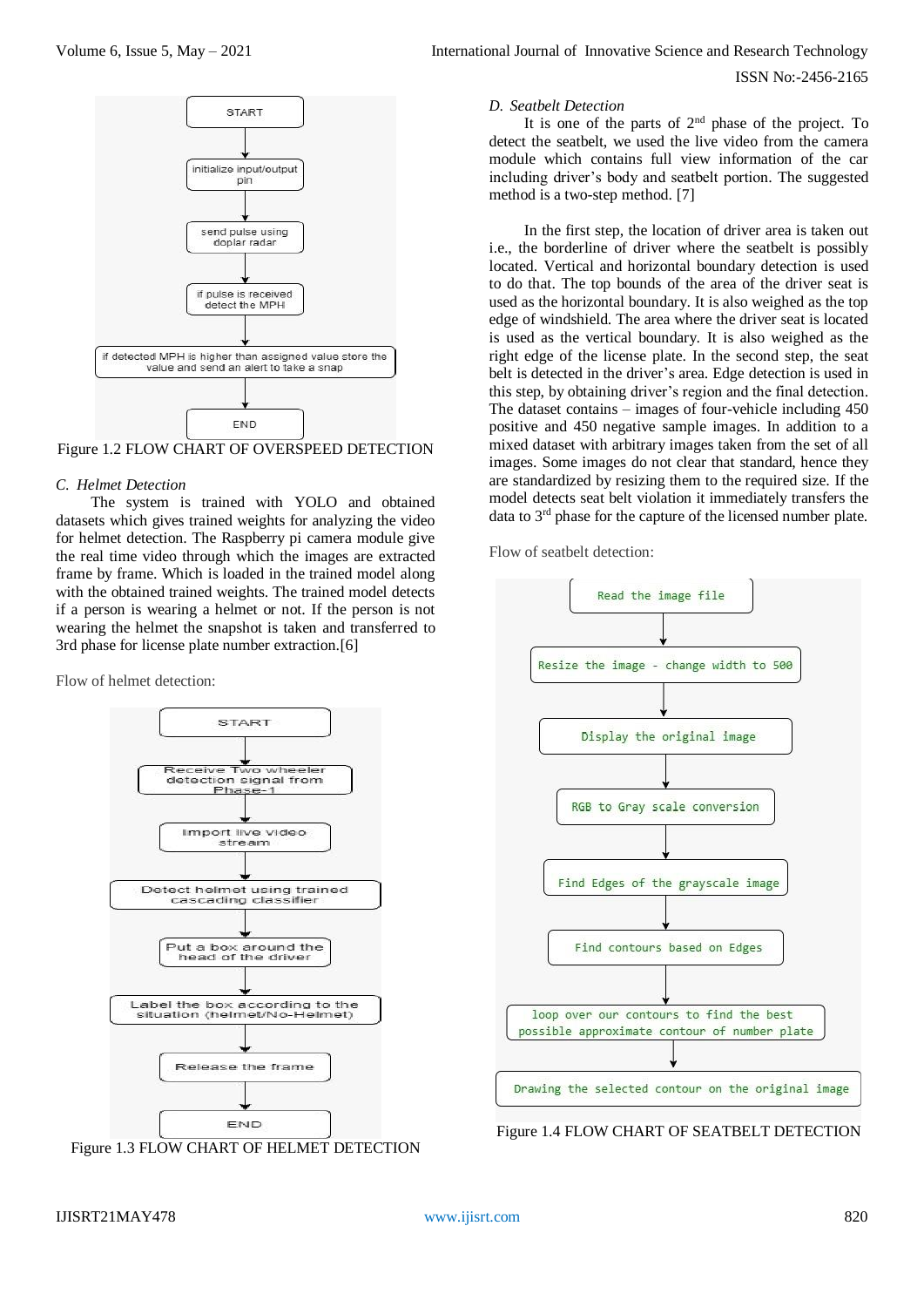## *E. Triple Riding*

For real-time triple riding detection, precision and speed is required. Hence You Only Look Once (YOLO) a Deep Neural Network based model is selected. YOLO is a clever neural network for doing object detection in real-time. The Raspberry pi camera module is used as the input device to receive the live video for object detection in real-time. The video is then converted into image frames for proper detection. The glossed images are provided as input to YOLO model to train for the custom classes. The model is then loaded with the weights generated after training. Once this is completed, an image is given as input. The model detects the triple riding violation and if found violated it send the data to the 3rd phase of the project to capture license number plate.

Flow of triple riding detection:



Figure 1.5 FLOW CHART OF TRIPLE RIDING

# *F. License plate detection*

This is the third phase of our system, when a violation is detected then snap of the video is taken and using that snap, we detected the license plate number of the vehicle. The image is converted to gray image then bilateral filtration and edge detection is performed on that image. The number plate is then detected using the find contour and draw contour functions of OpenCV python. [8]

Flow of license plate detection:



**DETECTION** 

# **IV. EXPERIMENTAL RESULTS**

The project is tested using live video samples from Raspberry Pi Camera module. Different samples of running vehicle are taken from traffic signals and roads. These samples are given input to the raspberry pi in which all the code is already pre initialized.

1. Phase 1

Phase 1 consist of detection of the type of vehicle (two-wheeler or four-wheeler) and marks the box and label them accordingly.



Figure 2.1 OUTPUT OF VEHICLE DETECTION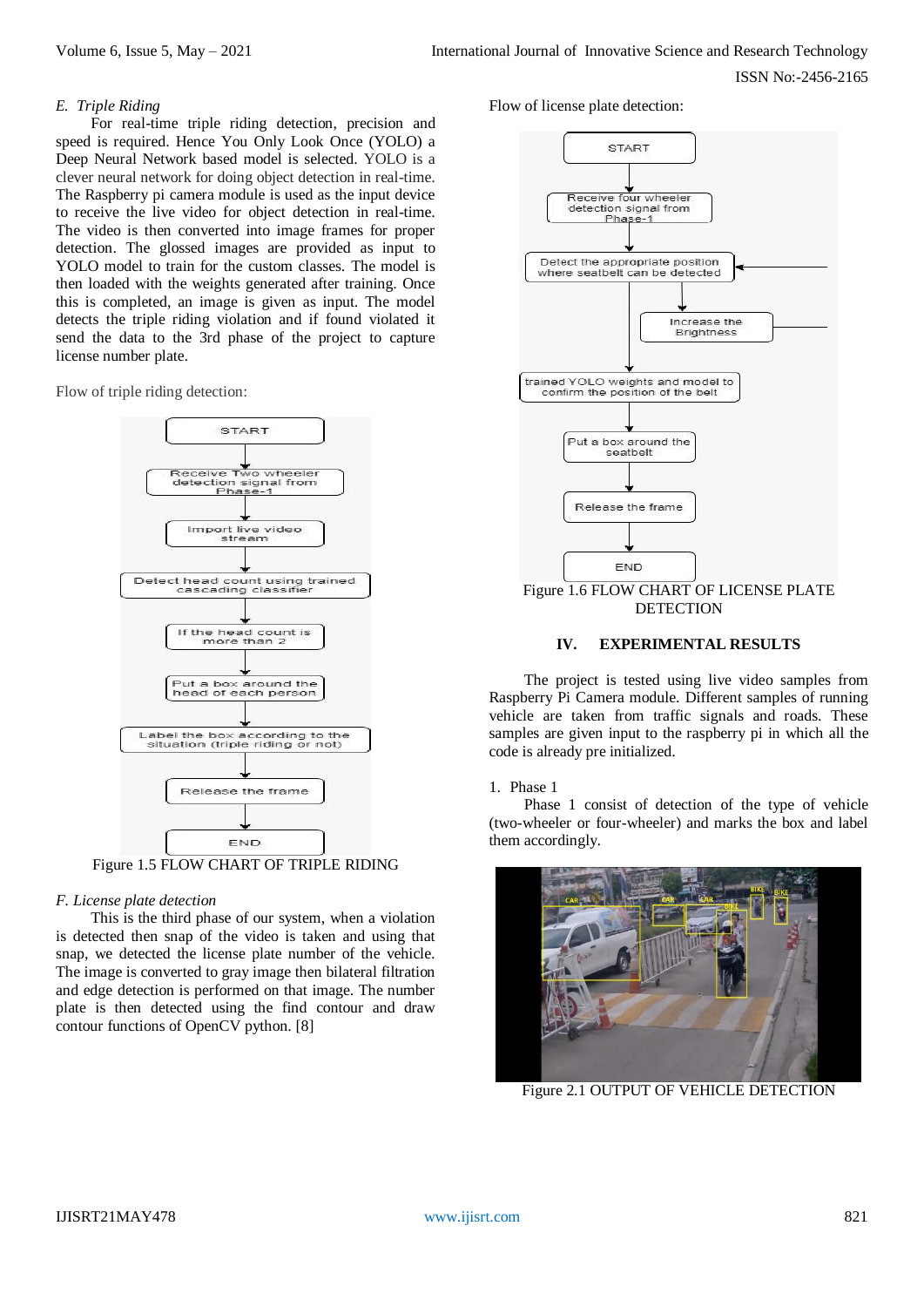ISSN No:-2456-2165

## 2. Phase II

Phase II consist of main part of the project-detection of any traffic violation by the vehicle.

Phase II is divided into 2 sub-categories according to the type of vehicle – Two-wheeler and Four-wheeler. These sub-categories are further divided into subparts according to the type of violation.

# A. Two-wheeler.

After a two-wheeler being detected in  $1<sup>st</sup>$  phase then in phase ii it is checked if there are any traffic rules being violated by that two-wheeler. If any violation is detected, then the snap of that vehicle is captured and send to 3rd phase.

# 1. Helmet Detection.

In this subpart it is checked whether a rider is wearing a helmet or not and if not then mark the head portion if the rider and capture a snapshot.



Figure 2.2 OUTPUT OF HELMET DETECTION

# 2. Triple Riding.

In this subpart it is checked whether there are 2 person the vehicle or more. If more than 2 people are present on the vehicle then then mark the heads and vehicle and capture a snapshot.



Figure 2.3 OUTPUT OF TRIPLE RIDING

## B. Four-wheeler

1. Seatbelt detection.

In this subpart system checks whether a person is wearing a seatbelt or not. If violation is detected same procedure is followed, a snapshot is taken of a vehicle for the number plate extraction. Figure 2.4 shows the seatbelt detection.



Figure 2.4 OUTPUT OF SEATBELT DETECTION

## 3. Phase III

In this phase the license number plate is detected, extracted and stored for further process of imposing penalty to the driver through online method.

Once any violation is detected the snapshot is taken and send to this phase where the position of license number plate is detected and then extracted and stored.



Figure 2.5 OUTPUT OF LICENSE PLATE DETECTION

## **V. CONCLUSION**

Road accidents leads to major injuries and death. Due to the careless behavior of driver and breaching the laws created by government many people lose their lives or lives of their loved ones. The system we proposed in this paper is an automated system based on different deep learning models used together to achieve a compiled mechanism to